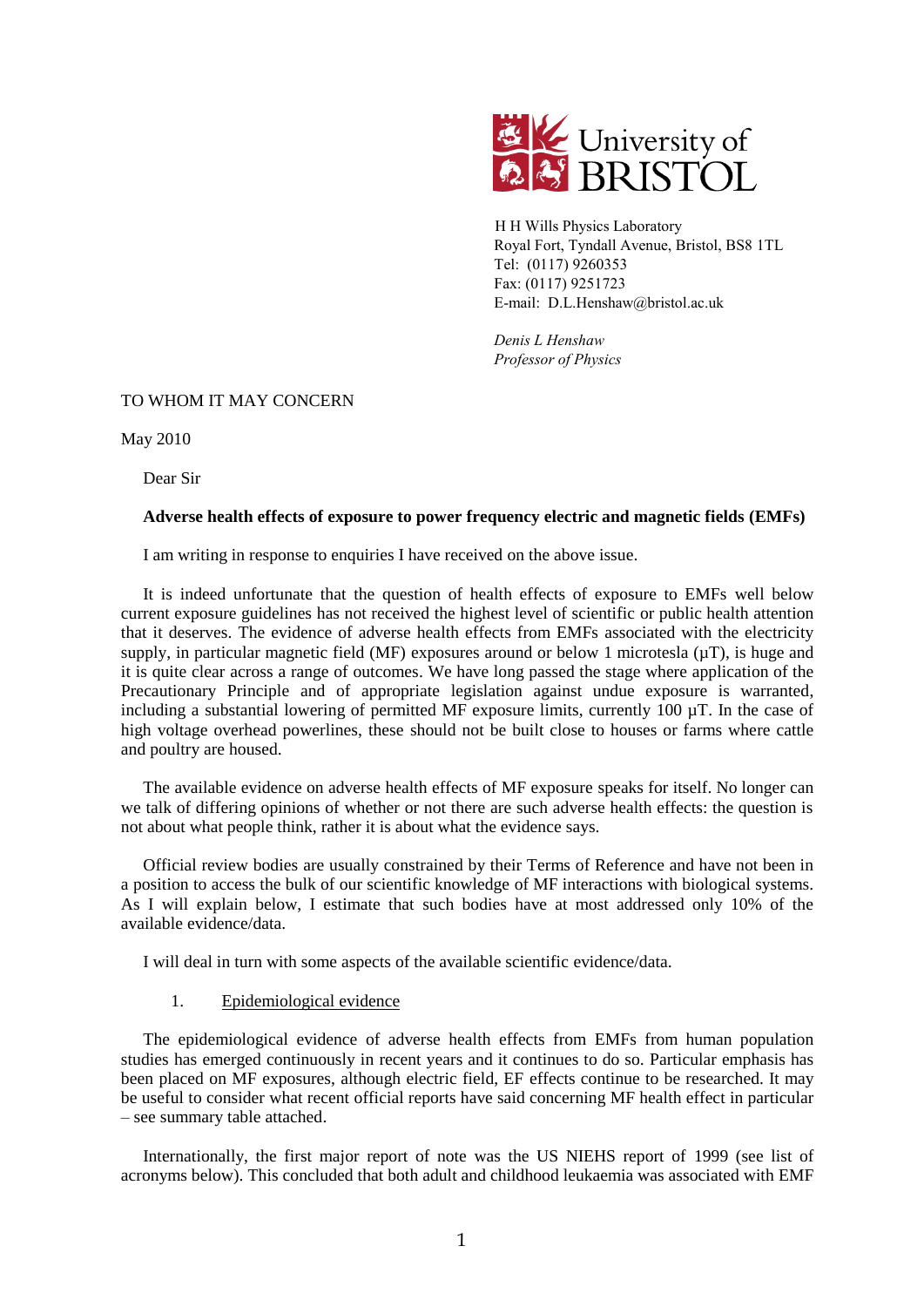exposure. However, the 2002 IARC report (part of WHO) without apparent reference to the NIEHS conclusions, concluded that childhood leukaemia was the only cancer associated with EMF (note that IARC is only concerned with non-cancer health outcomes). However, the California Department of Health Sciences report, also published in 2002 concluded that increased risk of five health outcomes was associated with MF exposures: (i) childhood leukaemia; (ii) adult leukaemia; (iii) adult brain cancer; (iv) amyotrophic lateral sclerosis, ALS (or motor neurone disease) and (v) miscarriage. More recently the EU SCENIHR report has associated childhood leukaemia and Alzheimer's disease to MF exposures. The 2007 WHO EHC Report appears to prevaricate on a range of health outcomes, admitting to the existence of evidence but saying simply that this is 'not as strong' as for childhood leukaemia. It is noteworthy that the various reported adverse health effects are associated with average MF exposures around or below 1 µT. In the specific case of childhood leukaemia, a doubling of risk is seen with average exposures above 0.4 µT.

The 2002 IARC and California Reports are now a little historic, but their findings have set the trend of perceived MF health effects in recent years. Given that these two reports were published at about the same time, a number of commentators have asked why two major reports using presumably the same available data came to quite different conclusions with respect to the many studies of adult leukaemia and adult brain cancer. This led my colleague Professor Mike O'Carroll and me to study what was said in both reports and to publish our findings in a learned peer-reviewed journal (O'Carroll & Henshaw 2007). We focused on adult leukaemia and adult brain cancer. We found that whereas the California report had looked at each individual study and at the overall findings of the studies in aggregate, the IARC report had made no attempt to look at the aggregate data. This was strange because IARC had listed in tables the findings from 33 studies of adult leukaemia and 43 studies of adult brain cancer. It was quite clear from inspection of these tables that there was a clear dominance of studies reporting a positive association with MF exposure. In the case of adult leukaemia, the association was, if anything, stronger than that for childhood leukaemia. In O'Carroll & Henshaw we concluded: *"IARC shows no evidence of considering the aggregation of results other than subjectively. It considered individual studies but this led to a tendency to fragment and dismiss evidence that is intrinsically highly significant".*

Naturally, I am critical of the 2002 IARC report for not carrying out a rather basic analysis of the overall data. However, this tendency has been repeated in later WHO Reports and by the UK NRPB (now subsumed into the HPA). In fact, these later reports fail to cite or in anyway discuss the conclusions of the California Report. I have to say that this is simply bad science and indeed it is unprofessional. Were any of these reports submitted for publication to a good scientific journal, failure to pick up these failures of citation and basic analysis would be picked up by the blind peerreview system and the reports would not be published. Instead, sadly, they enjoy a rather false sense of respectability. I am bound to say that Governments and Power Companies are being poorly advised if they seek to reply solely on advice from these sources.

Notwithstanding this situation, as mentioned above, the February 2009 update of the EU SCENIHR report has added Alzheimer's disease as associated with MF exposures, based on recent studies that were not available to the earlier review bodies. Alzheimer's disease is highly prevalent in the aging population and of considerable public health significance. Of special note is the 1.5 to 2-fold increase in risk specifically seen near powerlines in Switzerland (Huss *et al.* 2008).

# 2. Magnetic fields and living systems

I now expand on my above comment that official review bodies have accessed at most only 10% of the relevant scientific data. The areas where MF interactions with living systems have been extensively discussed are:

1. The known ability of birds and other animals to detect tiny changes in the Earth's magnetic field (the Geomagnetic or GM) for the purposes of navigation.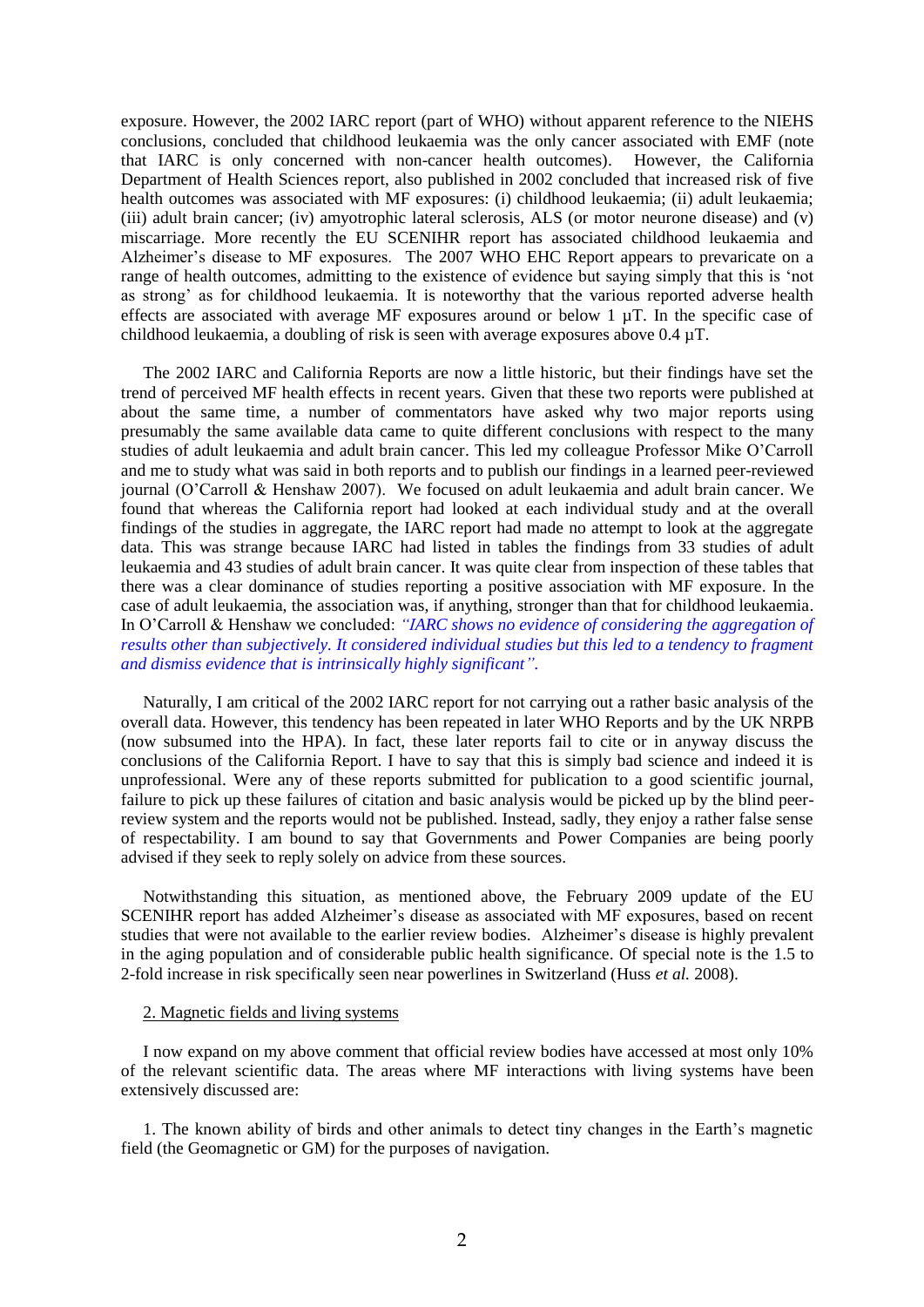2. The ability of plants to sense magnetic fields including power frequency AC fields.

3. Health effects arising from fluctuations in GM fields

4. The use of magnetic fields, including levels below the ICNIRP limit for medical treatment in wound & bone healing.

I will refer below to the 2008 Bioinitiative Report, but here is an extract of what it says about the use of MFs for medical treatment:

#### **"Another Way of Looking at EMFs: Therapeutic Uses**

Many people are surprised to learn that certain kinds of EMFs treatments actually can heal. These are medical treatments that use EMFs in specific ways to help in healing bone fractures, to heal wounds to the skin and underlying tissues, to reduce pain and swelling, and for other postsurgical needs. Some forms of EMFs exposure are used to treat depression. EMFs have been shown to be effective in treating conditions of disease at exposure levels far below current public exposure standards. This leads to the obvious question. How can scientists dispute the harmful effects of EMF exposures while at the same time using forms of EMF treatment that are proven to heal the body?

**Medical conditions are successfully treated using EMFs at levels below current public safety standards, proving another way that the body recognizes and responds to low-intensity EMF signals. Otherwise, these medical treatments could not work. The FDA has approved EMFs medical treatment devices, so is clearly aware of this paradox.**

Random exposures to EMFs, as opposed to EMFs exposures done with clinical oversight, could lead to harm just like the unsupervised use of pharmaceutical drugs. This evidence forms a strong warning that indiscriminate EMF exposure is probably a bad idea.

**No one would recommend that drugs used in medical treatments and prevention of disease be randomly given to the public, especially to children. Yet, random and involuntary exposures to EMFs occur all the time in daily life.**

I would add that medical treatment is normally given for a fixed period and not continuously and chronically as for an MF exposure near powerlines.

It is in the field of animal navigation that most progress is currently being made in elucidating the *primary* mechanism by which MFs are known to interact with biological systems. The scientific literature in this field is vast but reference to five recent publications is given below (Ritz *et al.* 2000, 2004 & 2009; Begall *et al.* 2008, Burda *et al.* 2009). Current research suggests that birds posses a magnetic compass in the eye which functions by means of a process which is deeply rooted in chemistry known as the Radical Pair Mechanism. This is the mechanism by which low intensity MFs can increase the lifetime of free radicals. In birds, magneto-reception appears to occur in biological molecules known as cryptochromes, the same molecules that have been associated with magneto-reception in plants. Crucially, cryptochromes are present in human tissues generally, so here too they could be responsible for the primary detection of magnetic fields in man (though I stress such research has not yet been carried out). Whereas in birds the MF-induced increase in lifetime of free radicals is detected for the purposes of navigation, in general such an increase results in their greater ability to cause biological damage, especially in DNA.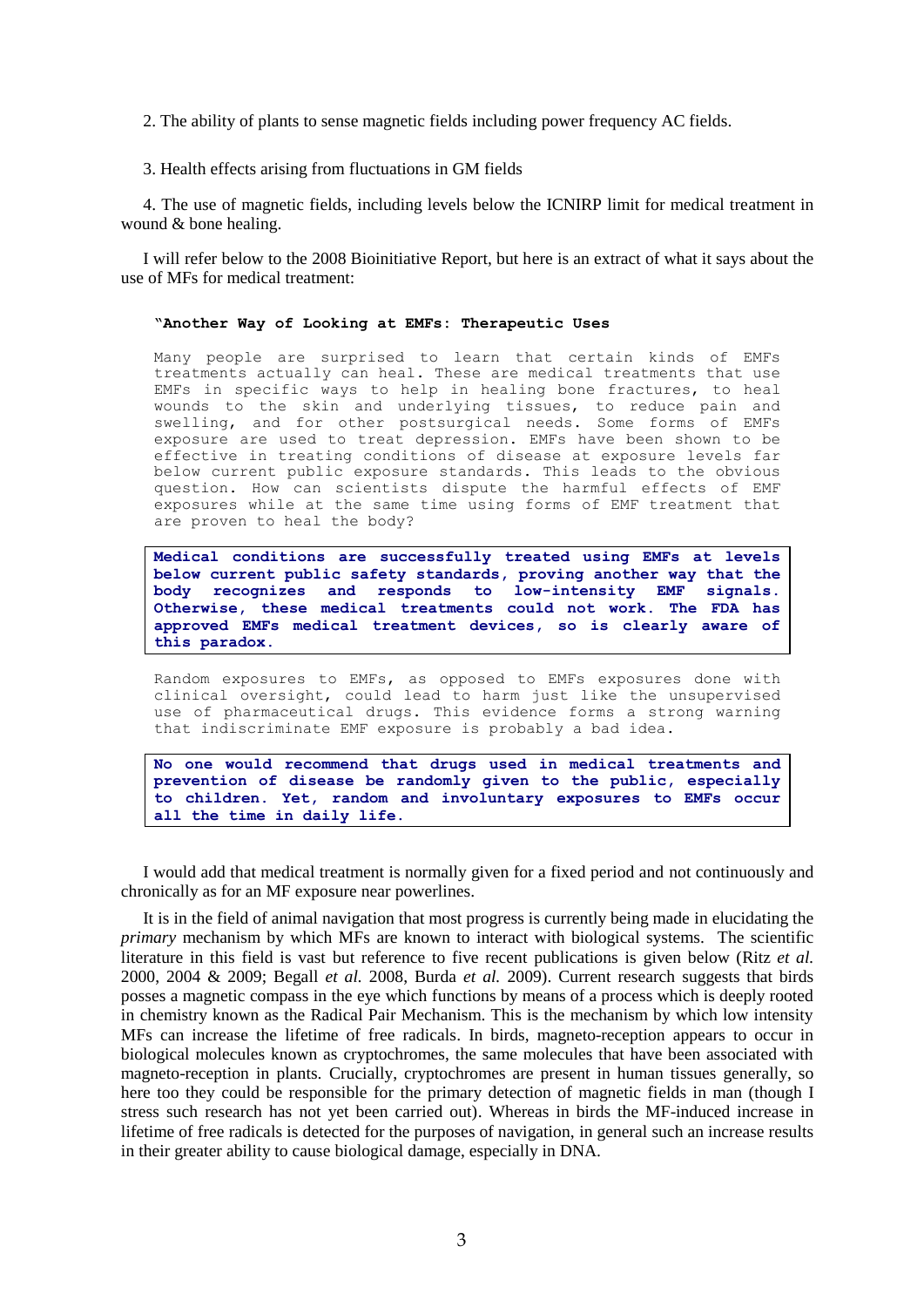The way in which MFs affect biological is becoming increasingly understood. A detailed description and excellent summary may be found in the Bionitiative Report. Here are some extracts from Section 1 (note that this report also discusses health effects from radio frequency RF exposures, principally from mobile phones. The term 'ELF' refers to power frequency EMFs):

**Page 17: Both ELF and RF exposures can be considered genotoxic (will damage DNA) under certain conditions of exposure, including exposure levels that are lower than existing safety limits.**

**Very low-level ELF and RF exposures can cause cells to produce stress proteins, meaning that the cell recognizes ELF and RF exposures as harmful. This is another important way in which scientists have documented that ELF and RF exposures can be harmful, and it happens at levels far below the existing public safety standards.**

**Page 18: There is substantial evidence that ELF and RF can cause inflammatory reactions, allergy reactions and change normal immune function at levels allowed by current public safety standards.**

**Page 19: Oxidative stress through the action of free radical damage to DNA is a plausible biological mechanism for cancer and diseases that involve damage from ELF to the central nervous system.**

# 3. The 2007 BioInitiative Report

This is an independent report on EMF health effects, which covers both power frequency MFs and radio frequency EMFs such as from mobile phones. The authors include three former Presidents of the International Bioelectromagnetics Society and it presents an authoritative view of the state of the science and the need for precaution against exposure. The report may be accessed at:<http://www.bioinitiative.org/index.htm>

4. Summary

It is notable that some countries took action many years ago to limit public exposure to magnetic fields associated with high voltage powerlines, for example Sweden in 1996, Switzerland and Italy in 2000. Included in the substantial literature of EMF health effects is the 2007 study by Lowenthal *et al.* of increased risk of lymphoproliferative and myeloproliferative disorders in Tasmania.

It is indeed unfortunate that power companies and some governments continue to be ill advised on the adverse health effects of EMF exposures. In the case of overhead powerlines, we really are passed the stage where we should be erecting overhead powerlines close to house and centres of population.

Yours sincerely

Dein L Hersdam

Denis L Henshaw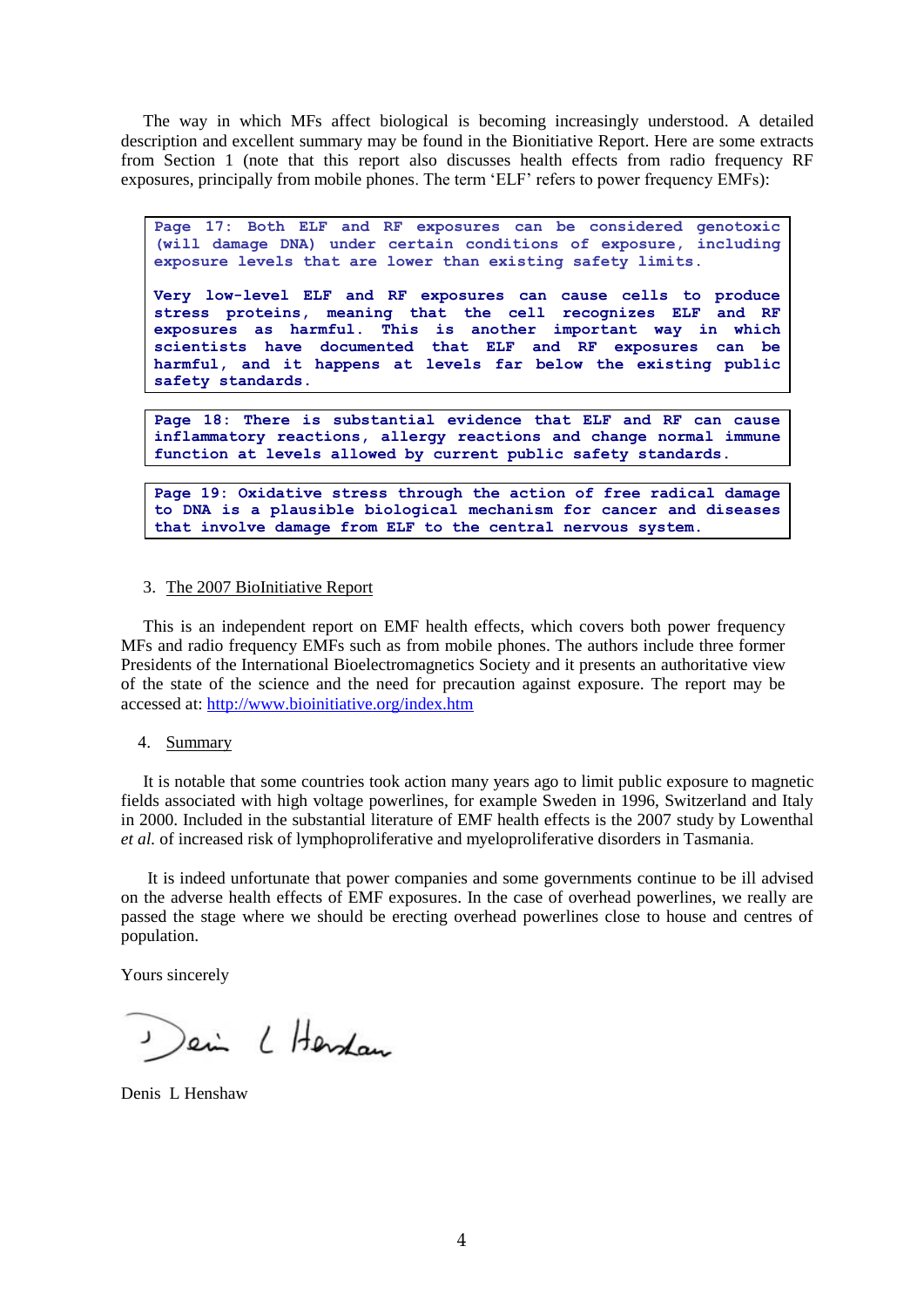| <b>Disease</b>              |                                                   | IARC <sup>1</sup><br>2002 | <b>NIEHS 19992</b>       | California<br>2002       | EU: SCENIHR <sup>3</sup><br>February 2009 |
|-----------------------------|---------------------------------------------------|---------------------------|--------------------------|--------------------------|-------------------------------------------|
| 1.<br>$\mathcal{P}_{\cdot}$ | Childhood Leukaemia<br>Adult Leukaemia            | Yes                       | <b>Yes</b><br><b>Yes</b> | <b>Yes</b><br><b>Yes</b> | <b>Yes</b>                                |
| 3.<br>4.                    | Adult brain cancer<br><b>Miscariage</b>           |                           |                          | <b>Yes</b><br><b>Yes</b> |                                           |
| 5.                          | AI $S4$                                           |                           |                          | <b>Yes</b>               | Yes <sup>5</sup>                          |
| 6.<br>7 <sub>1</sub>        | Alzheimer's disease<br>Childhood brain<br>tumours |                           |                          |                          | <b>Emerging evidence</b>                  |

**Table Note.** A doubling of childhood leukaemia risk is seen for average exposures above 0.4  $\mu$ T. Other health risks refer generally to increased risk around or below 1  $\mu$ T average exposure. The current ICNIRP exposure guidelines are set at 100 µT, 250 times higher than  $0.4 \mu$ T where the doubling of childhood leukaemia risk is seen.

# **Acronyms**

HPA: Health Protection Agency (UK) IARC: International Agency for Research on Cancer (a branch of WHO) ICNIRP: International Commission on Non-ionising Radiation Protection NIEHS: National Institute of Environmental Health Sciences (USA) NRPB: National Radiological Protection Board (UK) SCENIHR: Scientific Committee on Emerging and Newly Identified Health Risks (EU) WHO: World Health Organisation WHO EHC: World Health Organisation Environmental Health Criteria

# **References**

Begall S, Cerveny J, Neef J, Vojtech O and Burda H, 2008. Magnetic alignment in grazing and resting cattle and dear, *PNAS,* **105**(36), 13451-13455.

- BioInitiative Report 2007: A Rationale for a Biologically-based Public Exposure Standard for Electromagnetic Fields (ELS and RF) Authors: Sage, Xu, Chen, Lai, Blank, Johansson, Hardell, Mild, Kundi, Davanipour, Sobel, Blackman, Gee and Carpenter.<http://www.bioinitiative.org/index.htm>
- Burda H, Begall S, Cerveny J, Neef J and Nemec P. 2009. Extremely low-frequency electromagnetic fields disrupt magnetic alignment of ruminants. *PNAS*, 106(14),5708-13, 2009*.*
- California Health Department Services (CHDS) Report, 2002. An evaluation of the possible risks from electric and magnetic fields (EMFs) from power lines, internal wiring, electrical occupations and